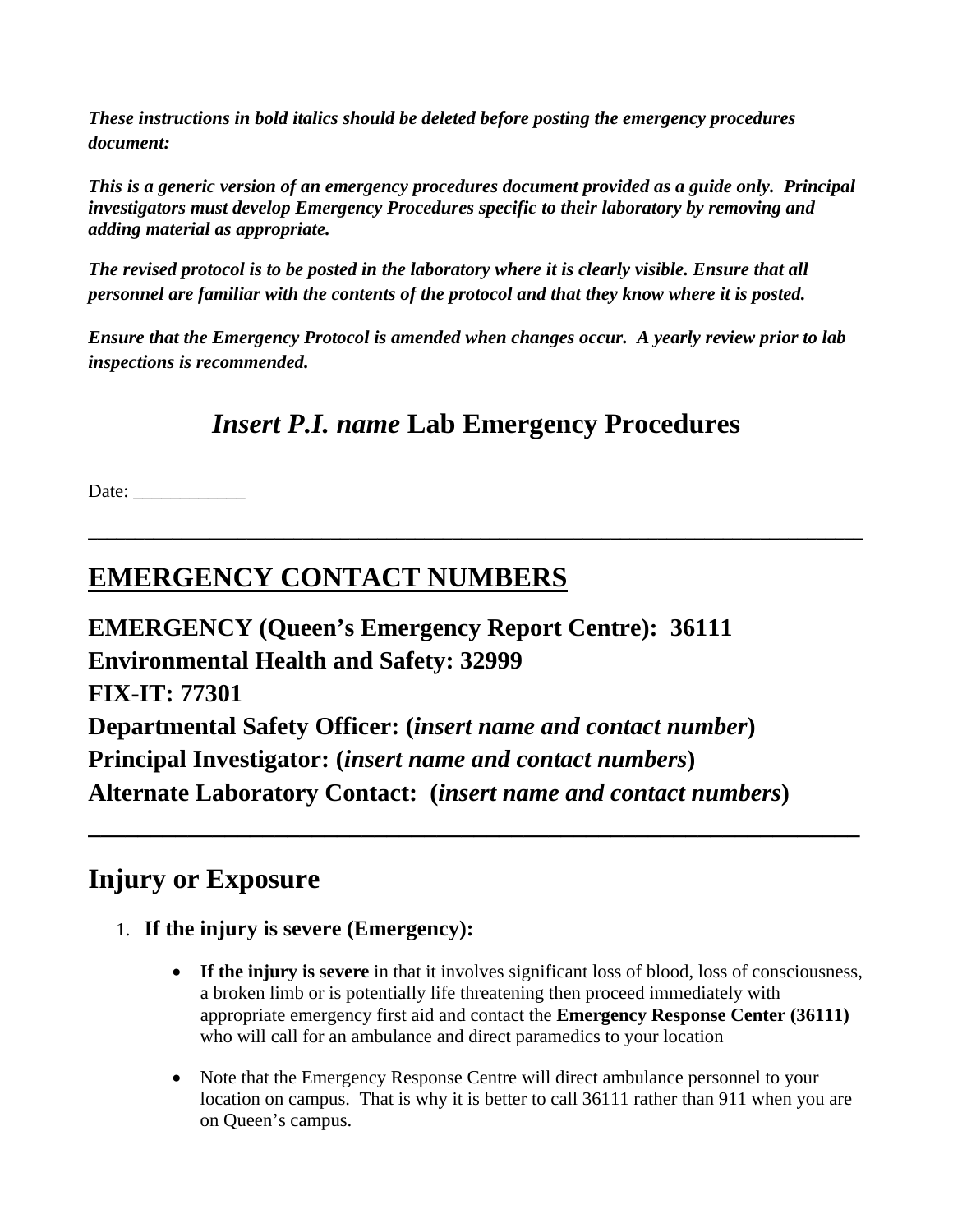- **Alternatively,** perform appropriate first aid and proceed directly to the Emergency Department at Kingston General Hospital (map appended)
- Report incident as described in #4 below

#### **2. If the injury is not severe and there has been a potential exposure to hazardous material:**

- If exposed to a **potentially infectious material** (via cuts, needle sticks, punctures, scratches, spills on chapped or broken skin, animal bites, etc.), the affected area must be immediately disinfected, washed thoroughly but gently with multiple applications of soap and water for at least five minutes, and the cut then covered with a sterile bandage. Immediately after first aid and decontamination follow steps in #4 below.
- If there has been a chemical exposure, follow the appropriate procedure for the chemical involved. First aid treatment for **chemical exposures** will depend on the chemical involved. Ensure that you read the MSDS for each hazardous chemical before you begin to work with it and that you are familiar with the appropriate response to an exposure incident. Immediately after first aid and decontamination follow steps in #4 below.
- If exposed to a **radioactive material** follow the procedure for personal radioactive decontamination (below).

#### 3. **If splashed in the eye or mouth:**

- Immediately wash the eyes at an eyewash station for 15 minutes (using clean hands to hold eyes open).
- or rinse mouth extensively if that was the mucosal area exposed.
- Immediately after first aid and decontamination follow steps in #4 below.

#### 4. **Immediately after first aid and decontamination:**

#### **Medical attention:**

#### **If urgent (but not emergency) medical attention is required:**

- **If a specific SOP for the hazard has been developed** then follow that SOP for first aid and subsequent care. This will often involve contacting Walsh and Associates Occupational Health Service at their Kingston number 613-546-4646 (or at their Belleville number 613-966-4114).
- **If you do not have a specific SOP for this type of incident** and you are uncertain about the appropriate medical response then contact Walsh and Associates Occupational Health Service at their Kingston number 613-546-4646 (or at their Belleville number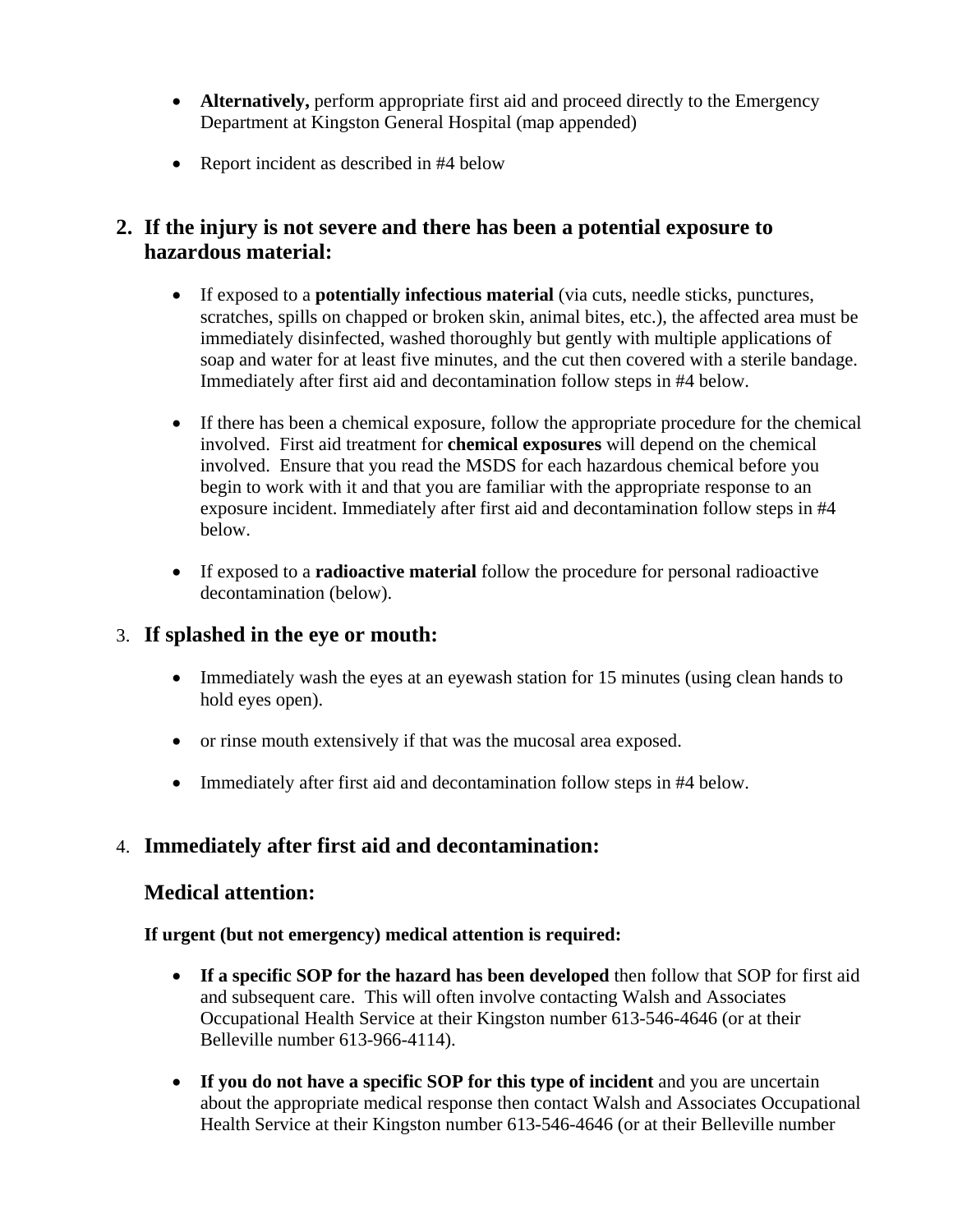613-966-4114) and ask to speak to a nurse. Tell them that you work at Queen's University and specify the type of incident.

- o **If you have sustained an injury**, you might be asked to take a photograph of the wound and email it to admin@walshandassociates.ca so that a nurse or doctor can better evaluate the injury and recommend next steps.
- o A member of the medical staff at Walsh and Associates might wish to see you at their clinic in downtown Kingston (20 Clarence St, Kingston) or they might recommend that you go to KGH Emergency.
- o For more information about services provided by Walsh and Associates Occupational Health Services to Queen's personnel see http://www.safety.queensu.ca/walsh/

#### **Reporting requirements:**

- All accidents must be **reported** to the Principal Investigator and the Department of Environmental Health and Safety. Incidents are to be reported to the Department of Environmental Health and Safety for follow-up so that we can attempt to prevent similar or more severe incidents in the future. These reports are treated as confidential documents. Incidents involving biohazardous material will be reported to the Biohazards Committee by the University Biosafety Officer.
- Blank incident report forms can be obtained from each Departmental Safety Officer.
- All incidents requiring medical assistance or resulting in time off of work must be reported by the Department of Environmental Health and Safety to the Workplace Safety Insurance Board (WSIB) within three day's of the occurrence. It is therefore extremely important that all incidents of this nature be reported to Department of Environmental Health and Safety within 24 hours.

# **Spills**

### **Biological Material Spills**

#### **1. Spills of biohazard level 2 material in biological safety cabinets (BSC):**

- Leave the BSC in operation.
- Remove contaminated protective clothing, place it in bags and autoclave prior to disposal or laundering.
- Wash hands with disinfectant soap.
- Assemble clean-up materials and don appropriate protective clothing (*insert list here***)**.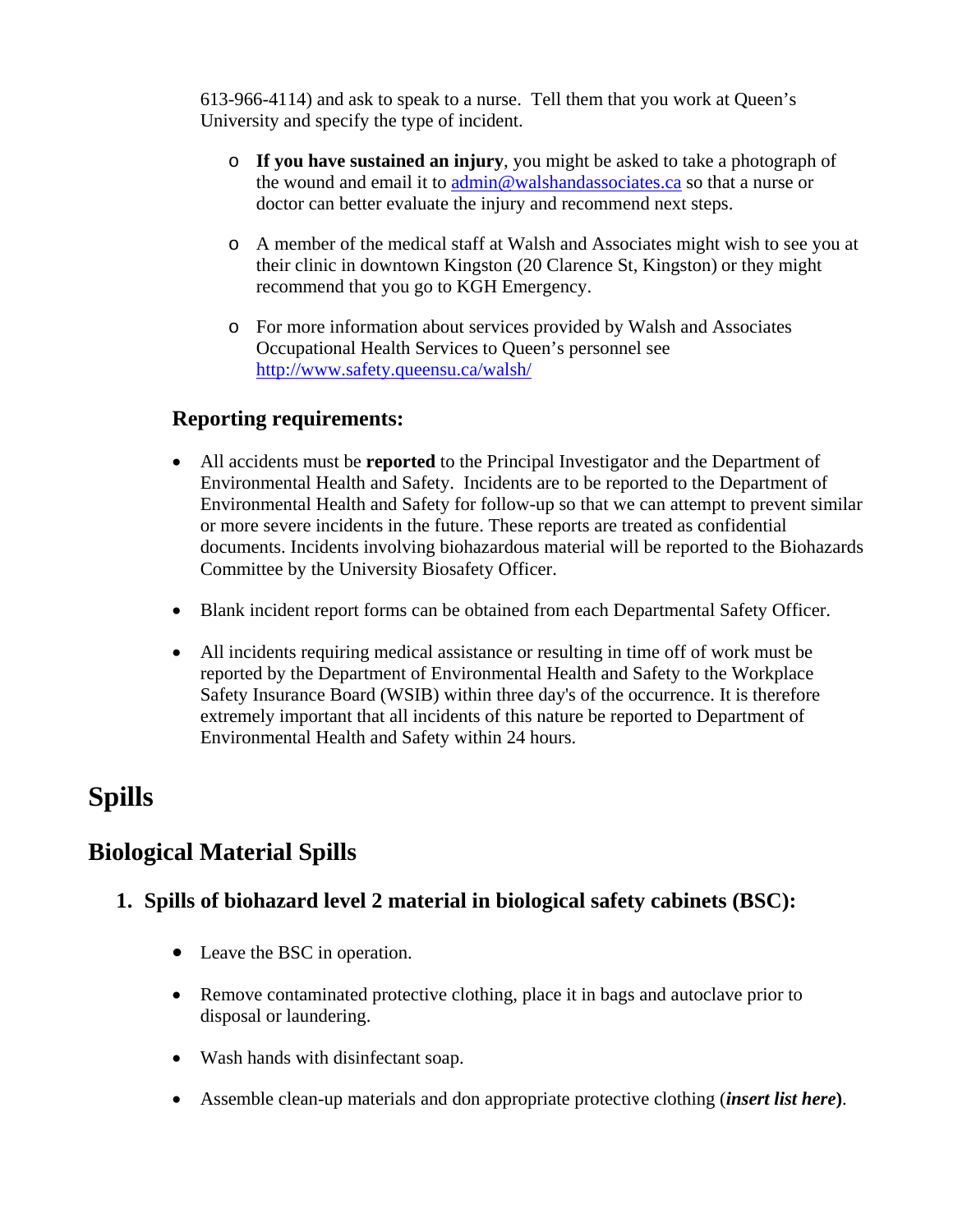- Cover the spill with paper towel. Soak the paper towel with a suitable disinfectant, working from the outside in. Gentle flooding will avoid creating aerosols.
- Allow sufficient contact time for disinfection.
- Bleach or other disinfectants suitable for the infectious agents in use are acceptable as long as the manufacturer's recommended contact time is used. Ethanol is not recommended because it is difficult to achieve the required contact time due to evaporation.
- If spilled material has gone through the perforated grills then pour disinfectant through grills into the catch tray underneath. Let stand for the appropriate contact time for the disinfectant, drain the tray through drain cock and clean.
- Use forceps to pick up any broken glass or sharps and place in a puncture-resistant container.
- Wipe up spill and place all materials in a plastic bag inside the cabinet. After decontamination thoroughly rinse the surface to remove any remaining bleach (if used) because it can corrode stainless steel.
- Items in the BSC at the time of the spill must be thoroughly cleaned with a disinfectant prior to removal from the BSC and/or bagged for removal and autoclaved.
- Wipe the inside of the cabinet with disinfectant and allow BSC to run for 10 minutes prior to resuming work.
- Report the incident to your supervisor.

#### **2. Spills of biohazard level 2 material in an open area within the laboratory (outside of the BSC):**

- Vacate area: warn others to leave
- If the spill came in contact with you or your clothing:
	- o Follow page 1 section entitled "Injury or Exposure"
	- o Remove contaminated clothing and place in bag for decontamination by autoclaving or chemical disinfection; if footwear has been contaminated, take care not to track contamination into clean areas before removing; take a shower if necessary; wash hands thoroughly
- Advise laboratory supervisor and seek assistance from the Department of Environmental Health and Safety and/or the Biosafety Officer if needed
- Depending on the biohazard and the size and location of the spill (inside containment lab (note that all level 2 labs at Queen's should have air flowing into the lab and the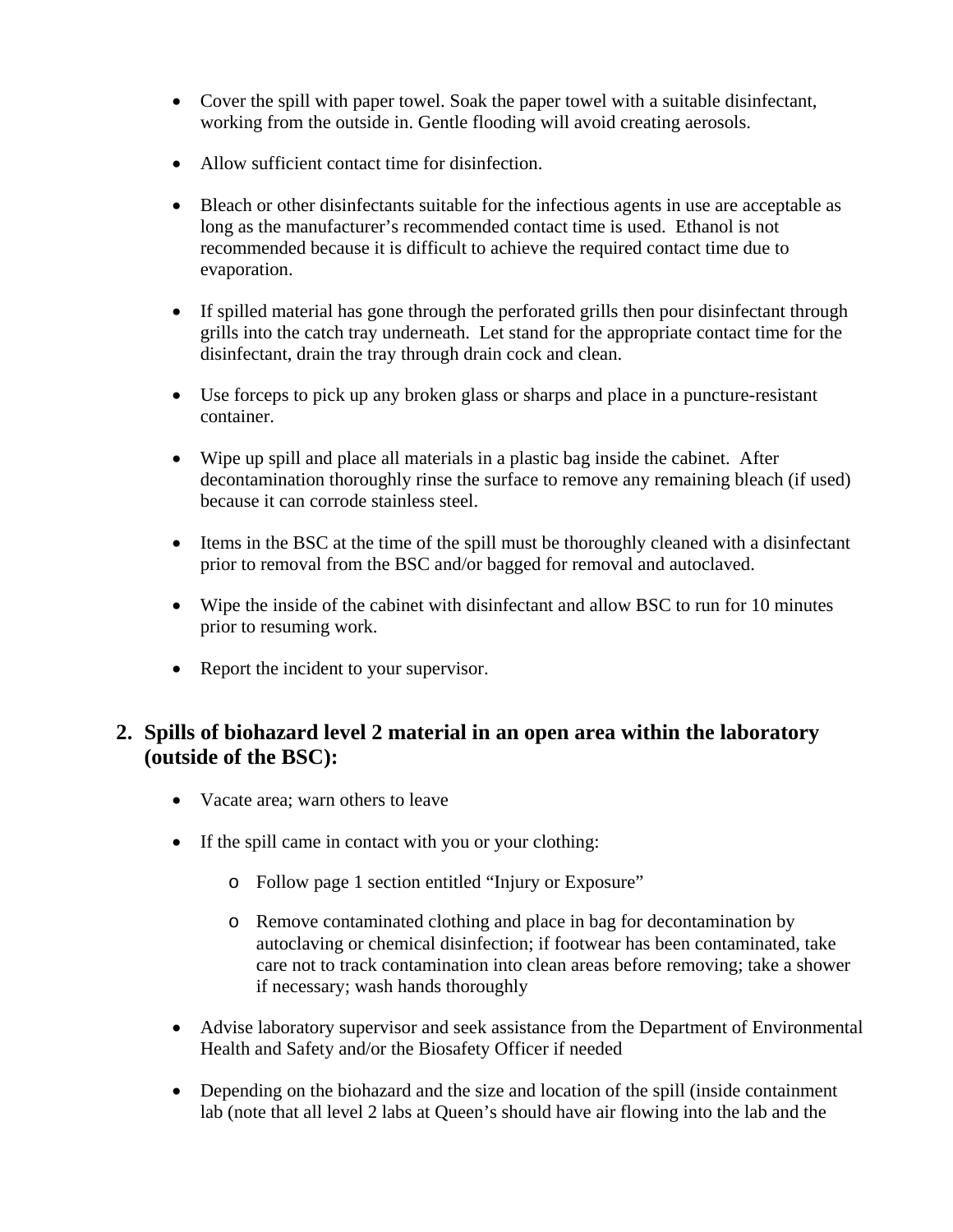ventilation designed not to recirculate throughout the building) or in a common hallway), and building ventilation, consider whether further evacuation of employees may be necessary *(modify depending on the biohazard in use in your lab)*

- Mark off area using barricade tape or warning signs to prevent others from entering
- Wait at least 30 minutes to allow aerosols to settle before re-entering area
- Don appropriate protective clothing (respiratory protection, eye protection, long sleeved gown/coveralls with tight fitting wrists, gloves, shoe covers (*edit as appropriate for your laboratory*) and assemble spill response materials
- Cover the spill with paper towel
- Soak the paper towel with a suitable disinfectant, working from the outside in, Bleach is often suitable, but ensure that there are not any chemicals in the spill that would result in the release of chlorine gas, Gentle flooding will avoid creating aerosols
- Allow sufficient contact time for disinfection (usually 30 minutes depending on the disinfectant and microorganisms present)
- Use long forceps to pick up broken glass or sharps and place in a puncture-resistant container; remove the soaked paper towels with a double-gloved hand and dispose of them in a suitable receptacle
- Items in the vicinity of the spill must be thoroughly cleaned with a disinfectant and/or by autoclaving; disinfect protective clothing and equipment
- Report the spill to the University Biosafety Officer in the Department of Environmental Health and Safety

#### **3. Large spills of biohazard level 1 material in an open area within the laboratory (outside of the BSC):**

- Some biohazard level 1 infectious material is hazardous to those with compromised immune systems. You should know whether or not the level 1 material that you are working with falls into this category. (*edit as appropriate)*
- Work to minimize spread of the biohazard level 1 material to areas outside your laboratory where individuals with compromised immune systems might be present unbeknownst to you. Ensure that the laboratory door remains closed and follow the clean-up procedures for level 2 material above, reducing the precautions where appropriate. (*edit as appropriate)*

### **Chemical Material Spills**

**1. General Chemical Spill Procedures:**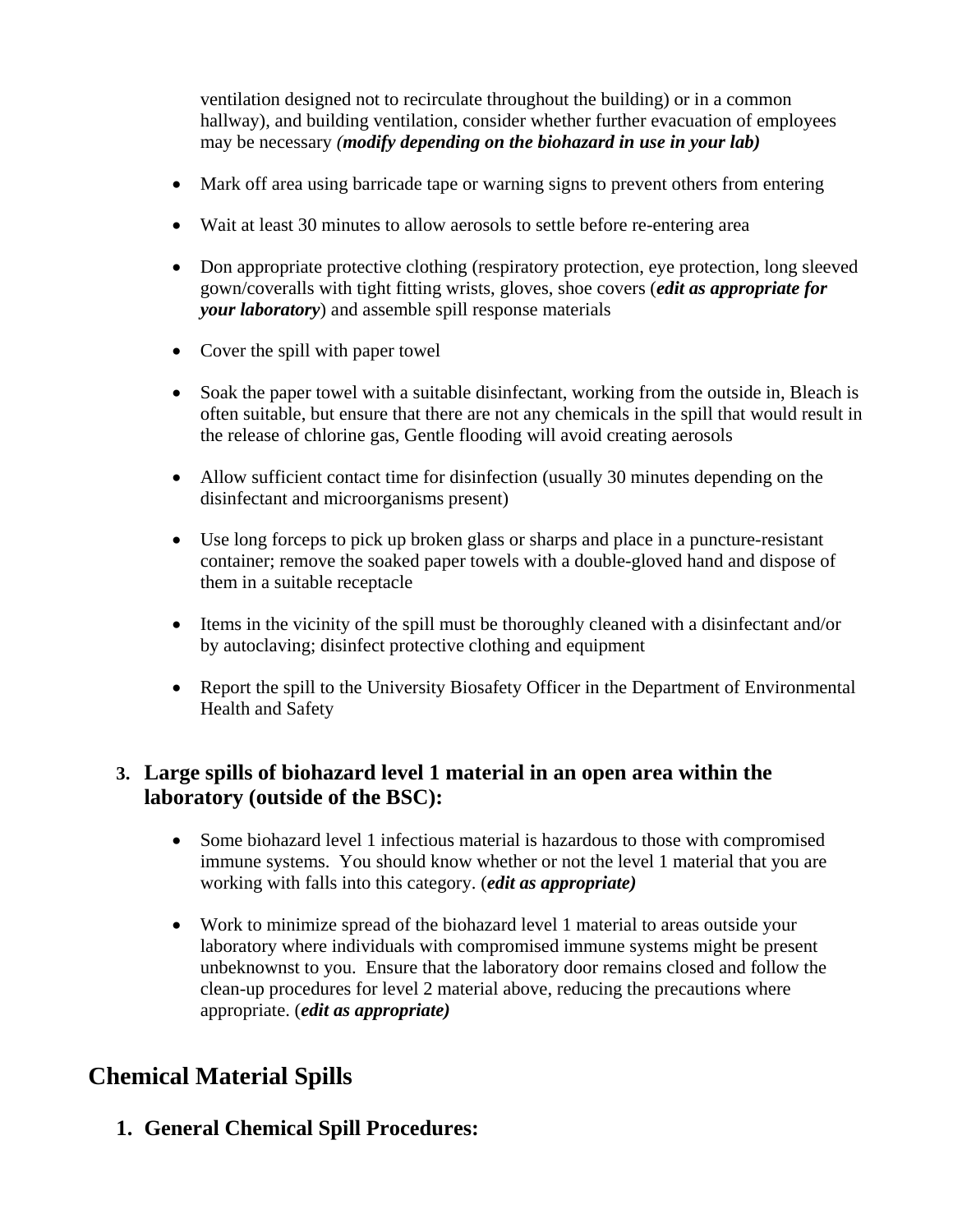- Notify occupants in the immediate area of the spill.
- Attend to any persons that may have been contaminated. Contaminated clothing must be removed immediately and appropriate first aid applied.
- If a volatile flammable material is spilled, control any possible sources of ignition and ventilate the area.
- Wear appropriate personal protective equipment for the material spilled and avoid breathing any vapour from the spill. **Be aware that the use of a respirator requires specialized training.** Never enter a contaminated atmosphere without respiratory protection or use a respirator without training. If respirator protection is required and no trained personnel are available, call the Department of Environmental Health and Safety (Ext. 32999).
- Use appropriate spill control material to first contain, neutralize and absorb the spill according to procedures previously obtained from the MSDS. Generally, loose spill control material should be distributed over the entire spill area, working from the outside, circling to the centre. This reduces the chance of splashing or spreading of the spill.
- Attention should be given to preventing the spilled material from entering drains (floor and sink).
- When the spilled materials have been absorbed, use a brush and scoop (spark-resistant if flammable material is involved) to place materials in an appropriate container. Store the container in a secure ventilated area.
- Contact the Department of Environmental Health and Safety (Ext. 32999) for disposal instructions.
- Decontaminate the surface where the spill occurred before allowing normal work activities to resume in the area.
- Notify your immediate Supervisor or Principal Investigator.
- Complete a Complete a Spills Report Form (http://www.safety.queensu.ca/safety/policy/eh&s/spillform.htm ) and submit it to your Departmental Safety Officer and the Department of Environmental Health and Safety within 3 Days.

#### **2. Spills that Pose an Immediate Threat to Health Work Site Employees:**

- Evacuate the immediate area, leaving everything in place and closing doors to isolate the spill area.
- Activate the Fire Alarm.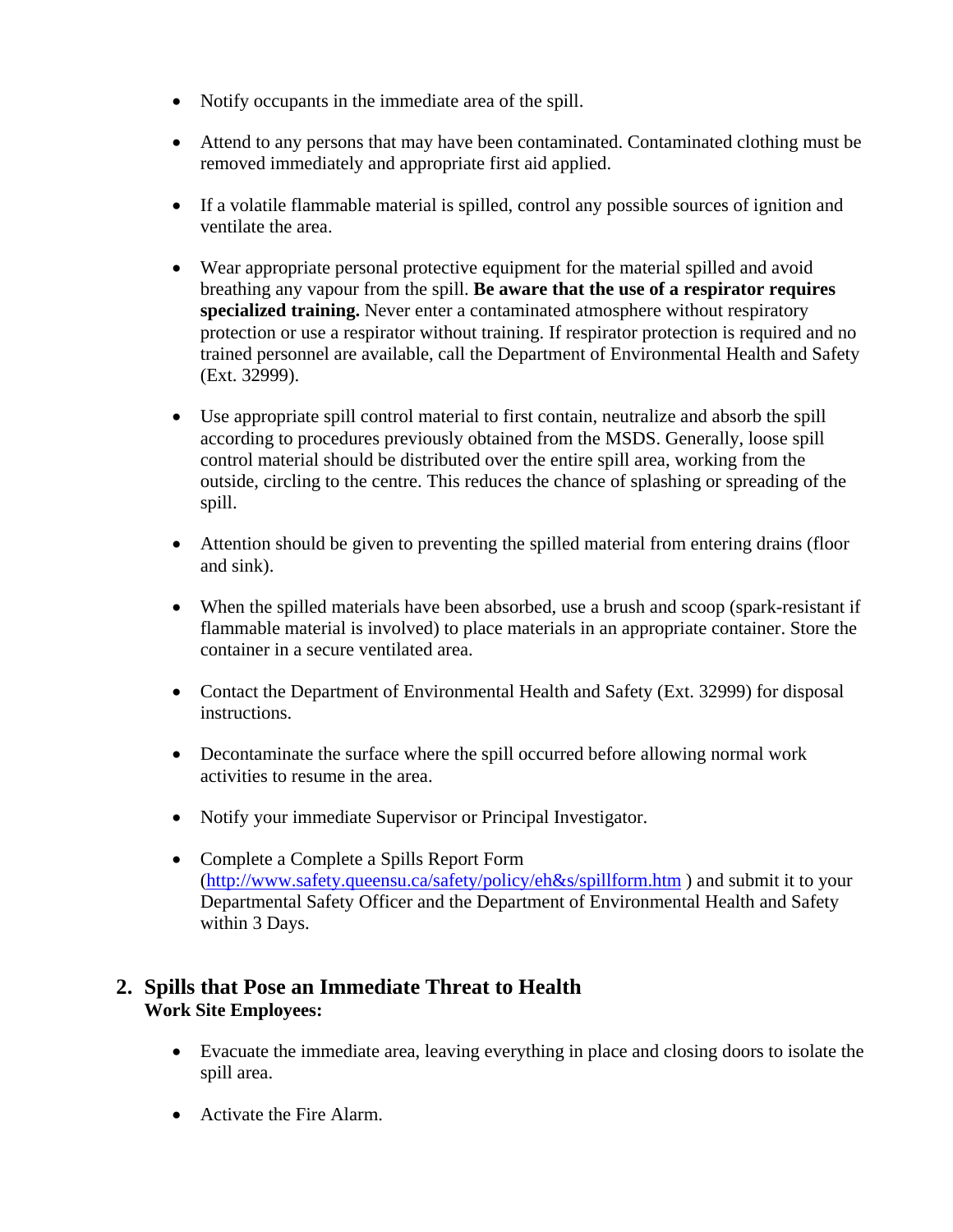- Call Queen's Emergency Report Centre (ERC) at Ext. 36111. ERC will contact the Department of Environmental Health and Safety to obtain assistance.
- Notify the Principal Investigator and/or the Departmental Safety Officer and report with them to the HazMat Team near the main or designated entrance to the building.
- The Department of Environmental Health and Safety will notify the Chair of the appropriate Joint Health and Safety Committee to request their involvement in an investigation of the incident.
- A brief outline of the response that will be initiated by the Department of Environmental Health and Safety (EH&S), in conjunction with the ERC, in a spill situation can be found in SOP-HAZMAT-01 Queen's University http://www.safety.queensu.ca/safety/policy/eh&s/spill.pdf
- If the HazMat Team Leader requests assistance from any off campus authority, this authority may take primary control over the situation and the HazMat Team may play a supportive role.
- Media liaison will be handled by the Director, Environmental Health and Safety with the assistance of Queen's Marketing and Communications. The Queen's HazMat Team or any other Queen's employee or student shall not communicate with the media directly.

#### **3. Large Chemical Spills or Spills of Unknown Material Work Site Employees:**

- Alert people in the immediate area
- Leave the container in place to aid identification by the HazMat Team.
- Control sources of ignition (if it is safe to do so)
- Evacuate the immediate area, closing doors to the affected area on the way out.
- Activate the Fire Alarm
- Call Queen's Emergency Report Centre (ERC) at Ext. 36111. ERC will contact the Department of Environmental Health and Safety to obtain assistance.
- Notify the Principal Investigator and/or the Departmental Safety Officer and report with them to the HazMat Team near the main or designated entrance of the building.
- The Department of Environmental Health and Safety will notify the Chair of the appropriate Joint Health and Safety Committee to request their involvement in an investigation of the incident.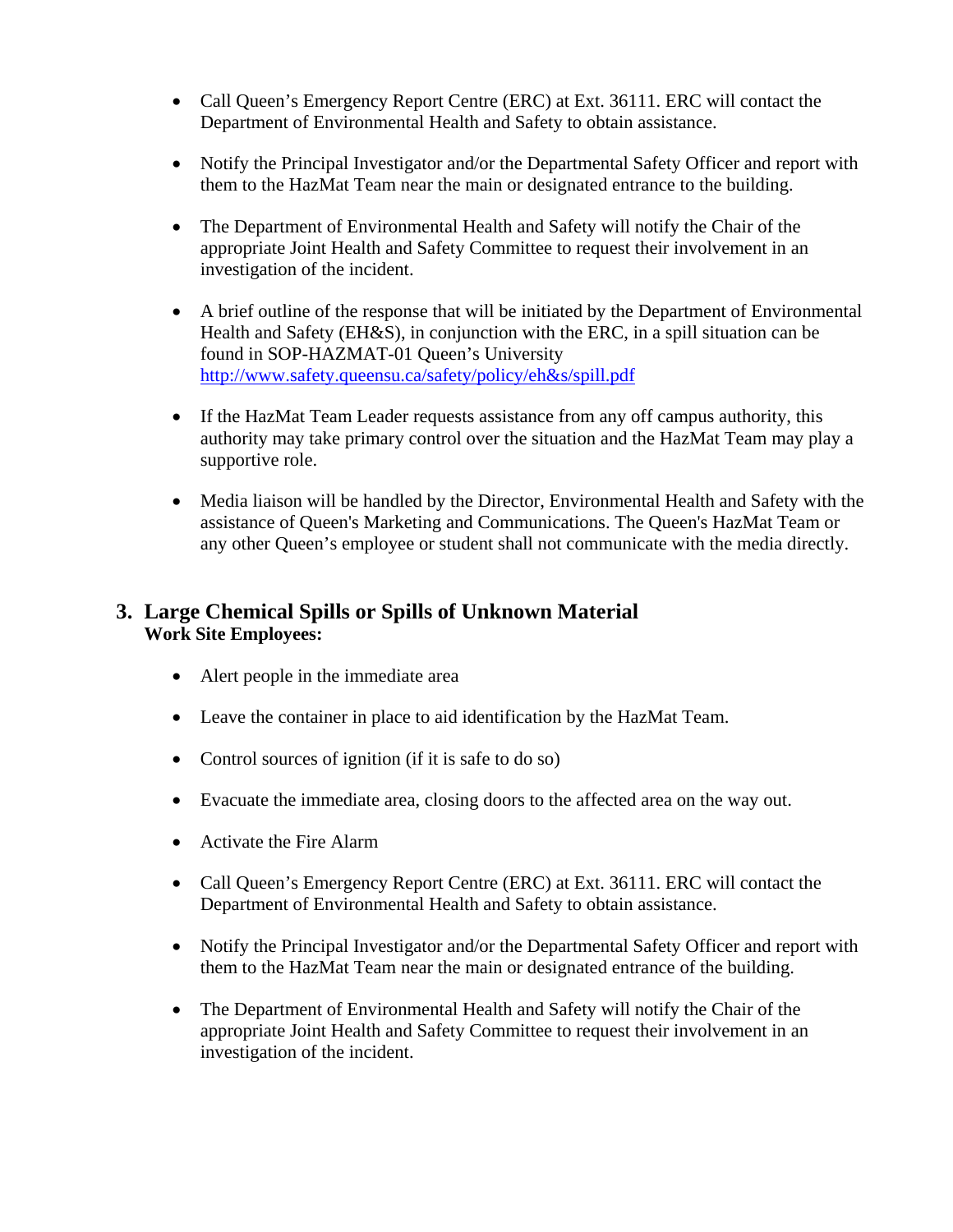- If the HazMat Team Leader requests assistance from any off campus authority, this authority may take primary control over the situation and the HazMat Team may play a supportive role.
- Media liaison will be handled by the Director, Environmental Health and Safety with the assistance of Queen's Marketing and Communications. The Queen's HazMat Team or any other Queen's employee or student shall not communicate with the media directly.

### **Radioactive Material Spills**

#### **General Precautions:**

- Inform persons in the area that a radioactive spill has occurred. Keep them away from the contaminated area.
- Cover the spill with absorbent material to prevent the spread of contamination.
- Any area that is found to have non-fixed contamination exceeding the regulatory criteria must be cleaned (as detailed below) and re-monitored. If the area cannot be cleaned to meet the criteria, the contaminated area must be sealed, removed, or shielded until the criteria are met.

#### **1. Minor Spills of less than 100 exemption quantities of a nuclear substance:**

- Wearing protective clothing (lab coat, or disposable coveralls) and appropriate disposable gloves, clean up the spill using absorbent paper and place it in a plastic bag for transfer to a labelled waste container.
- Avoid spreading contamination. Work from the outside of the spill towards the centre.
- Wipe test or survey for residual contamination as appropriate. Repeat decontamination, if necessary, until contamination monitoring results meet the Nuclear Substance and Radiation Devices licence criteria.
- Check hands, clothing and shoes for contamination.
- Report the spill and cleanup to the Supervisor.
- Report the spill and cleanup to the permit holder and the University Radiation Safety Officer (URSO) in the Department of Environmental Health and Safety.
- Record spill and cleanup and decontamination monitoring details. Adjust inventory and waste records appropriately.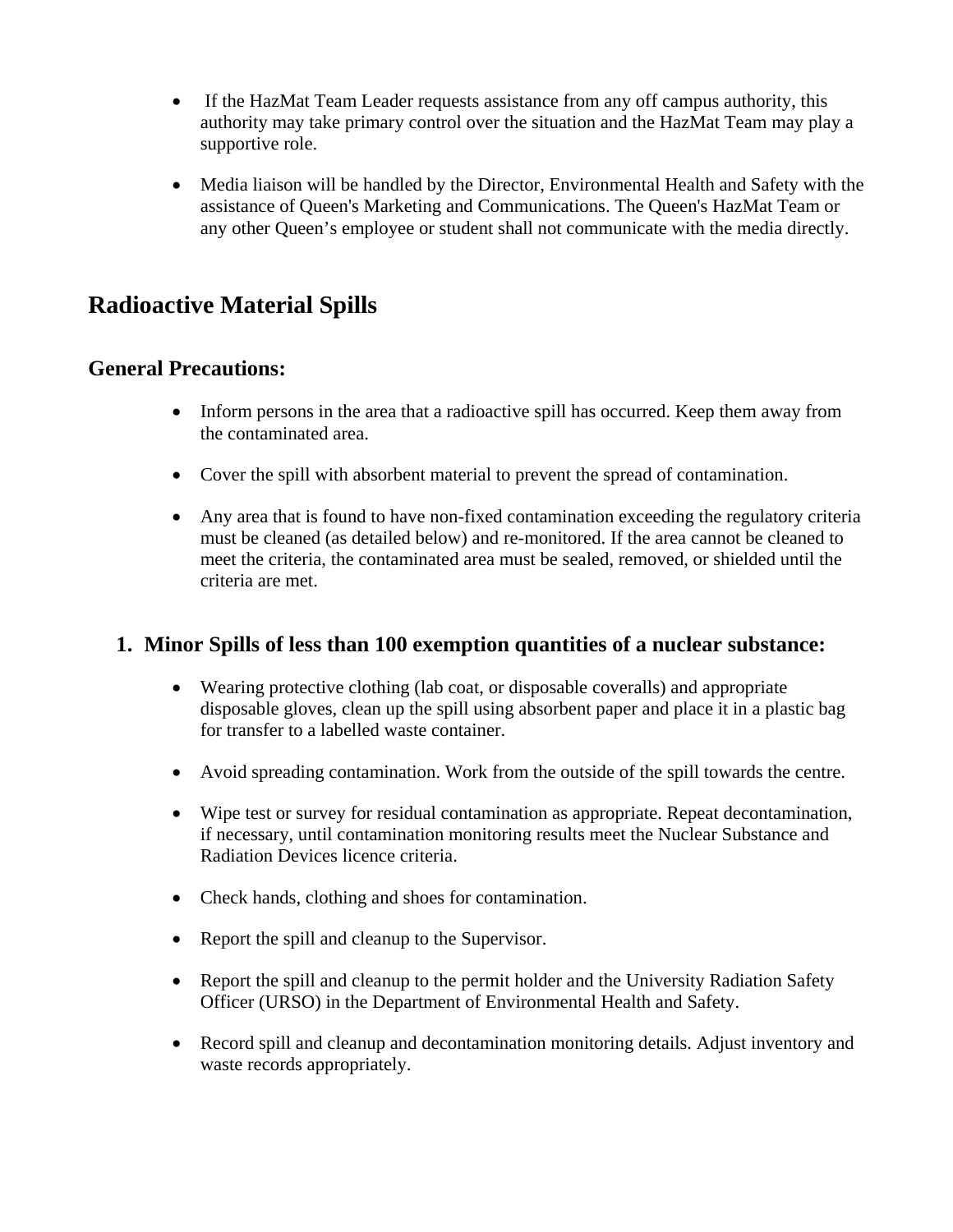#### **2. Major Spills of more than 100 exemption quantities, or contamination of personnel, or release of volatile material:**

- Clear the area. Persons not involved in the spill should leave the immediate area.
- Limit the movement of all personnel who may be contaminated until they are monitored.
- If the spill occurs in a laboratory, leave the fumehood running to minimize the release of volatile radioactive materials to adjacent rooms and hallways.
- Close off and secure the spill area to prevent entry. Post warning sign(s).
- Notify the University Radiation Safety Officer (URSO) and permit holder immediately.
- The URSO will direct personnel decontamination and will decide about decay or cleanup operations.
- If personnel are contaminated follow procedure detailed below.
- Record the names of all personnel involved in the spill. Note the details of any personal contamination.
- The URSO will arrange for any necessary bioassay measurements.
- Submit a full report along with a copy of the contamination monitoring results to the URSO
- The URSO must submit a report to the CNSC.

#### **3. Personal Radioactive Decontamination:**

- The University Radiation Safety Officer (URSO) must be informed of all cases of personal contamination immediately.
- If a person is suspected of being contaminated, locate the contaminated area with a survey meter, if possible.
- If external contamination is present and the skin is not broken, flush copiously with water and then wash the area with a mild nonabrasive detergent or soap such as Ivory. Work the lather into the contaminated area by rubbing gently for about 3 minutes and then rinse thoroughly with lukewarm water. Repeat the procedure twice if necessary.
- If the skin is broken in the contaminated area, swab the area with wet swabs taking care not to spread the activity over the body or into the wound.
- The URSO will arrange for any necessary bioassay measurements.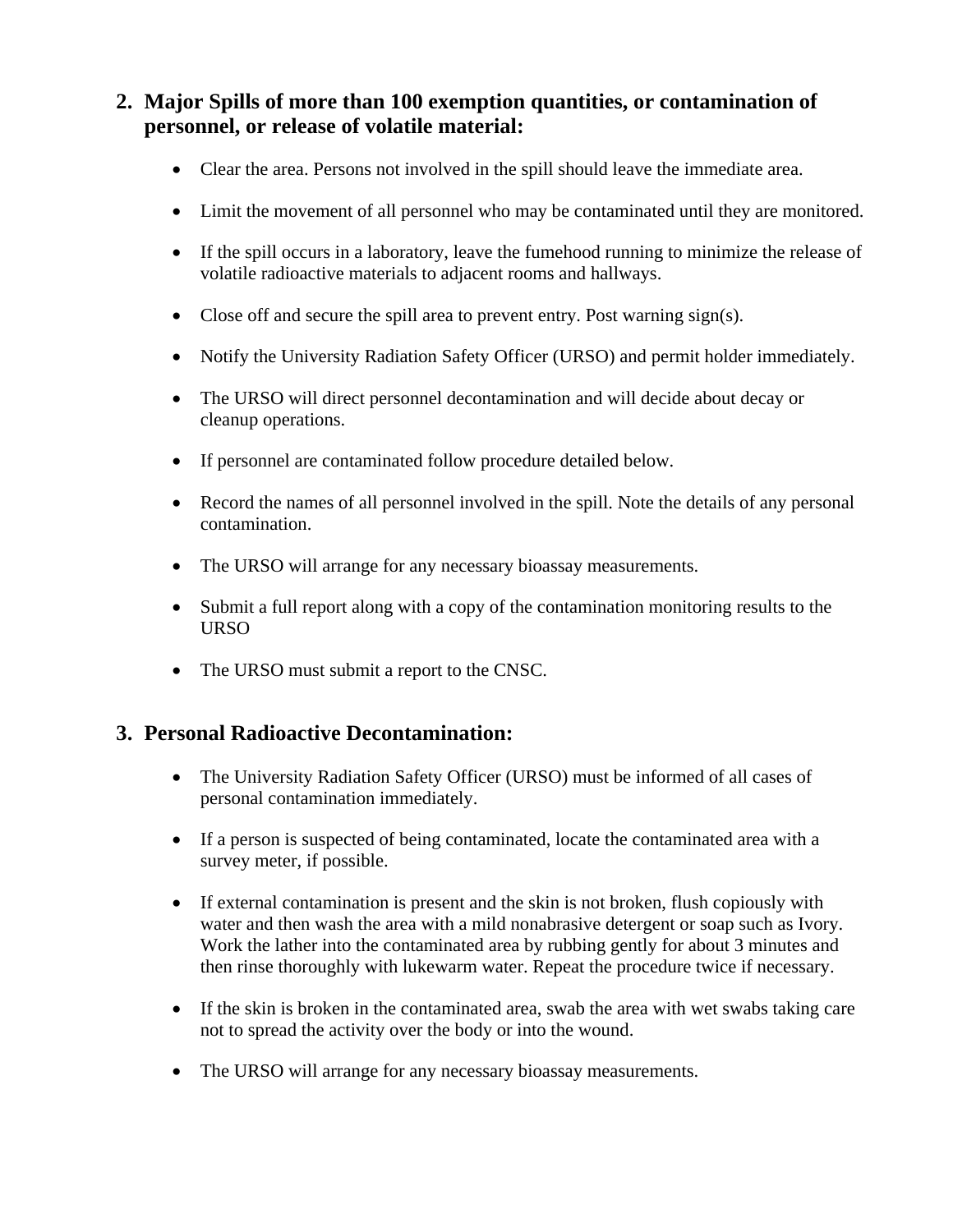# **Animal Escape**

*If animals are used in the laboratory, it is mandatory that emergency procedures for animal escape be written (PHAC Containment Level 2 Checklist Question 78).* 

# **Equipment Associated Emergencies**

## **Centrifuge**

- In case of a centrifuge malfunction, rotor failure or test tube failure, a risk exists of infectious material being released due to the release of aerosols.
- If a centrifuge malfunctions while in operation it must be turned off immediately and unplugged.
- If infectious material is involved, the machine shall not be opened for 30 minutes to allow the aerosols to disperse and settle.
- **PLACE A NOTE ON THE CENTRIFUGE WARNING OTHERS NOT TO OPEN IT.**
- If using infectious material, leave the room for at least 30 minutes and place a note on the door warning people not to enter.
- The operator, wearing gloves and a fit-tested N95 respirator if required for the material involved, and other appropriate PPE, should remove all debris and disinfect the interior of the centrifuge and the head (or cups).
- It is important to remember that some disinfectants will corrode the interior of centrifuges and rotors so extreme care must be taken to thoroughly rinse following disinfection.
- All debris must be collected, bagged, treated and disposed of appropriately.

## **Biological Safety Cabinet**

- DO NOT use the Biological Safety Cabinet if the ALARM sounds or if there are other indications of cabinet malfunction such as no airflow, reduced pressure on magnehelic gauge (drop> 0.2), or unusual noises.
- If working with infectious material, immediately stop work and cover the material; remove gloves and wash hands; don a fit tested a fit-tested disposable N95 respirator, or half face respirator with HEPA filters, and fresh gloves before proceeding.
- Seal, surface decontaminate and remove any biohazardous material.
- Decontaminate the interior of the BSC.
- Switch off the alarm or the power if the motor is making noise.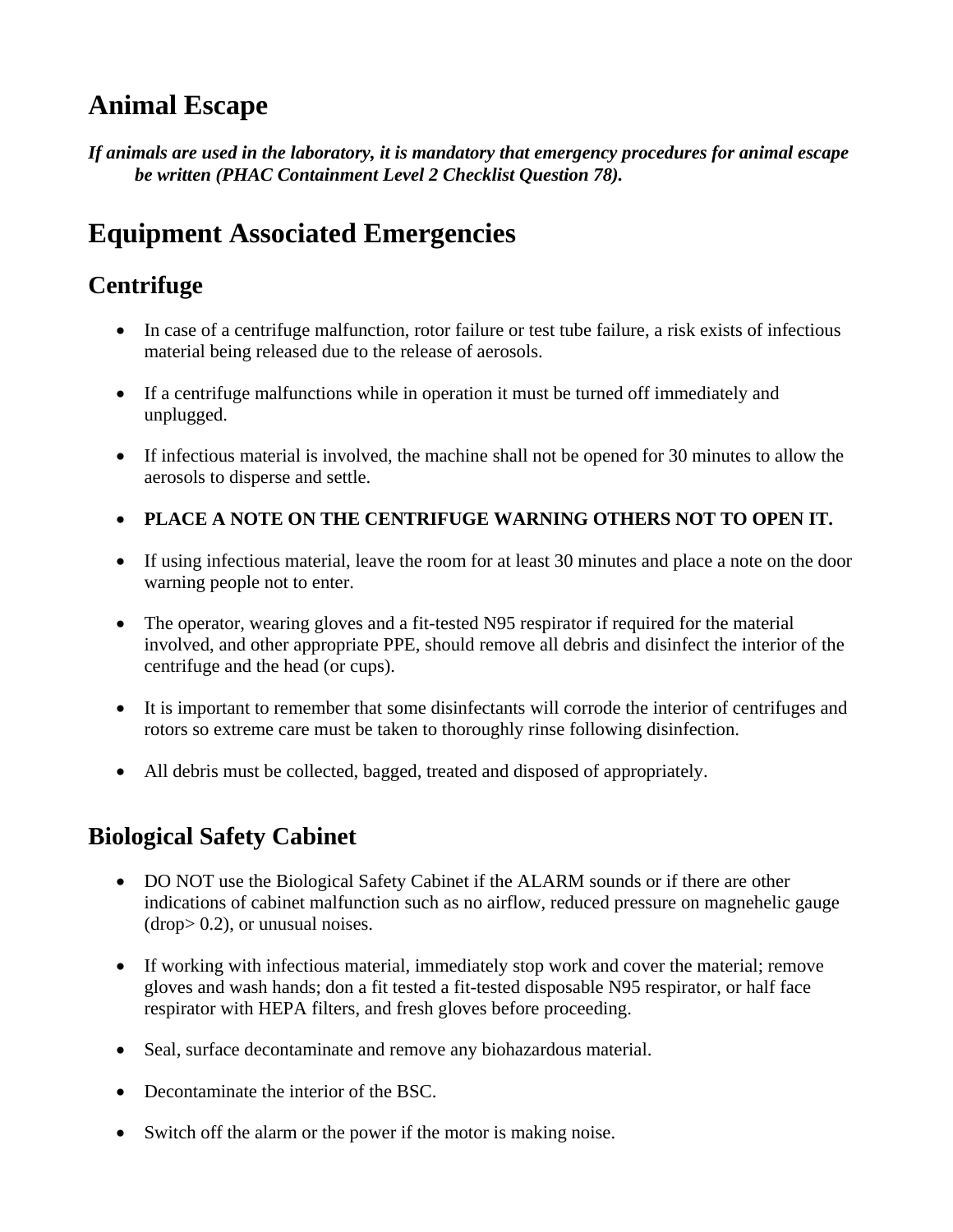- Place a sign on the cabinet to indicate that it is broken and must not be used.
- Contact the Department of Environmental Health and Safety for advice and servicing (ext. 32999).
- If personnel have potentially been exposed to infectious material due to cabinet failure, take appropriate precautions as outlined above. This type of incident must be reported to the senior investigator and the Department of Environmental Health and Safety. These reports are treated as confidential documents. Incidents involving biohazardous material will be reported to the Biohazards Committee by the University Biosafety Officer.

### **Autoclave**

- When an accident arises out of an autoclave's operation resulting in injury or death to a person, property damage, or when an explosion or rupture occurs, no person shall alter or move any item at the scene of the incident, until they have been given permission to do so in writing from a Technical Standards and Safety Authority qualified inspector, unless for the purpose of saving a life or relieving human suffering.
- Incidents of this type must be reported immediately to the Department of Environmental Health and Safety.
- The Department of Environmental Health and Safety will notify the Technical Standards and Safety Authority of the incident if appropriate.

# **Power Failure**

- An alternate light source (an emergency light system or large flashlight) must be available.
- If working in a Biological Safety Cabinet (BSC) when a power failure occurs, proceed in a manner similar to that for failure of a BSC (above).
- A fit-tested disposable N95 respirator, or half face respirator with HEPA filters, should be available in Level 2 areas for use in emergencies.
- Stop work with chemical hazards and contain them since the ventilation systems will not be working.

## **Fire**

• In case of fire in the laboratory: Shout "FIRE" to alert anyone nearby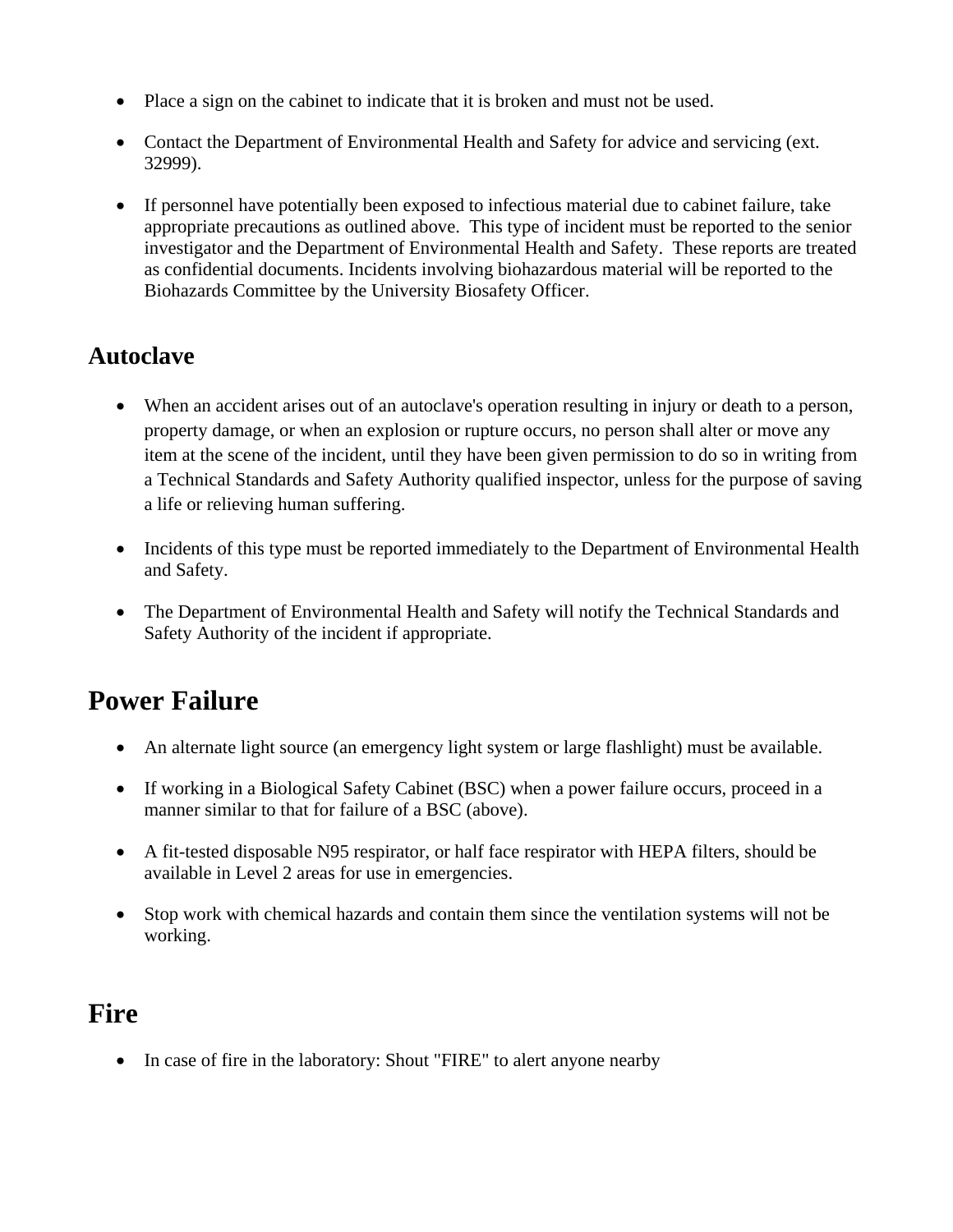- If you cannot put the fire out within 30 seconds, leave the lab, closing the door behind you, set off the fire alarm, alert staff and call Queen's Emergency Report Centre (36111) and then follow the posted FIRE ALARM PROCEDURE.
- Even if you can put out the fire, the University Fire Safety Officer in the Department of Environmental Health and Safety must be informed of its occurrence so that he can follow-up.

#### **In case of a fire alarm:**

- If working with biohazardous materials when the fire alarm rings, cap all flask or bottles of bacteria, virus, cells, etc., so that any infectious material will be contained if the power goes out. Alternatively, if possible to do so quickly and safely, infectious level 2 biohazardous material may be dumped into disinfectant solution before evacuating.
- If working with hazardous chemicals or radioactive materials quickly cover or otherwise contain the material before leaving if it is safe to do so.
- Leave the laboratory closing the door behind you and follow the posted FIRE ALARM PROCEDURE.